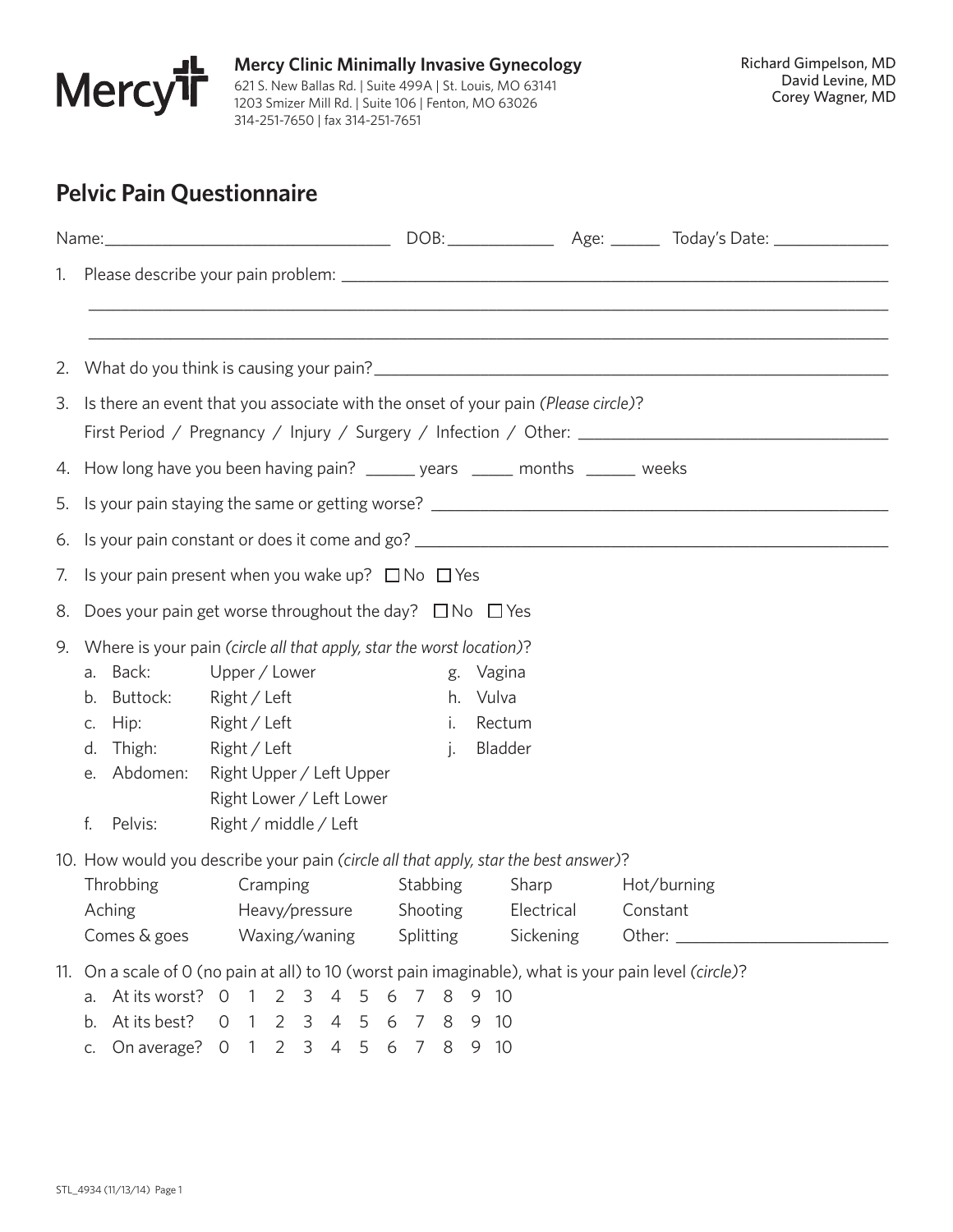## **Pain Maps**

Please shade areas of pain and write a number from 1 to 10 at the site(s) of pain. (10 = most severe pain imaginable)



**Vulvar / Perineal Pain**

*(pain outside and around the vagina and anus)*

If you have vulvar pain, shade the painful areas and write a number from 1 to 10 at the painful sites. (10 = most severe pain imaginable)

Is your pain relieved by sitting on a commode seat?  $\Box$  Yes  $\Box$  No



12. What makes your pain worse *(circle all that apply, star the best answer)*?

| Full bladder    | Urination      | <b>Bowel Movement</b> |
|-----------------|----------------|-----------------------|
| Sitting         | <b>Walking</b> | Exercise              |
| Position change | Full meal      | Weather               |
| Clothing        | Other:         |                       |
|                 |                |                       |

13. What makes your pain worse *(circle all that apply, star the best answer)*?

| Relaxation          | Lying down     | Massage     | Stretching       |
|---------------------|----------------|-------------|------------------|
| Physical Therapy    | Hot bath       | Heating pad | Ice/cold pack    |
| Emptying bladder    | Bowel movement | Laxatives   | Pain medications |
| Birth control pills | Lupron         | Other:      |                  |

14. Menstrual Pain: If you have had any of the following pain within the past month, please rate it on a scale from 0-10 *(circle)*?

| a. Pain with ovulation (mid cycle):                                                   |                        | 0 1 2 3 4 5 6 7 8 9 10 |  |  |  |  |
|---------------------------------------------------------------------------------------|------------------------|------------------------|--|--|--|--|
| b. Pain starting just before your period:                                             | 0 1 2 3 4 5 6 7 8 9 10 |                        |  |  |  |  |
| c. Pain (not cramps) during your period: $0 \t1 \t2 \t3 \t4 \t5 \t6 \t7 \t8 \t9 \t10$ |                        |                        |  |  |  |  |
| d. Menstrual cramps:                                                                  |                        | 0 1 2 3 4 5 6 7 8 9 10 |  |  |  |  |
| e. Pain between period (not ovulatory):                                               | 0 1 2 3 4 5 6 7 8 9 10 |                        |  |  |  |  |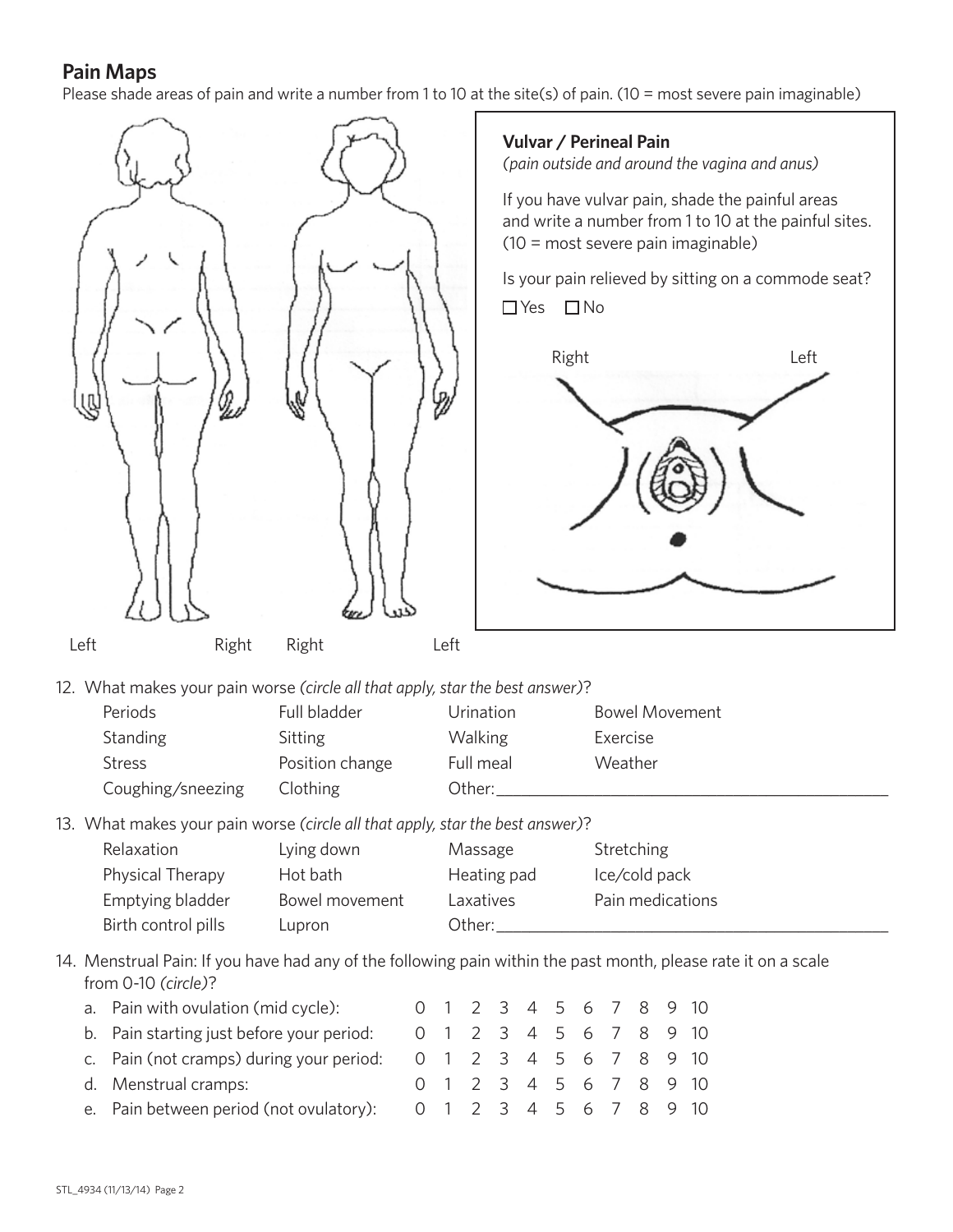| 15. Menstrual Pain: |                                                                                                                            |                                  |                       |  |  |  |
|---------------------|----------------------------------------------------------------------------------------------------------------------------|----------------------------------|-----------------------|--|--|--|
| a.<br>b.            | Do you have deep pain with intercourse?<br>3<br>4 5<br>Rate this pain on a scale from 0-10:<br>$\mathbf{1}$<br>2<br>6<br>0 | $\square$ No<br>8<br>$7^{\circ}$ | $\Box$ Yes<br>10<br>9 |  |  |  |
| C.                  | Is the pain triggered by certain sexual positions?                                                                         | $\Box$ No                        | $\Box$ Yes            |  |  |  |
| d.<br>е.            | Is the pain relieved by changing positions?<br>How long after intercourse does the pain linger?                            | $\Box$ No<br>Hours               | $\Box$ Yes<br>Days    |  |  |  |
| f.                  | Do you avoid intercourse because of pain?                                                                                  | $\square$ No                     | $\Box$ Yes            |  |  |  |
| g.                  | How often do you have to stop intercourse due to pain (circle)?                                                            |                                  |                       |  |  |  |
|                     | • Rarely / Sometimes / Often / Always / "I tough it out"                                                                   |                                  |                       |  |  |  |
|                     | 16. Vaginal and Vulvar Pain:                                                                                               |                                  |                       |  |  |  |
| a.                  | Do you have pain to touch or entry into the vagina?                                                                        | $\Box$ No                        | $\Box$ Yes            |  |  |  |
| b.                  | Do you have frequent/recurrent yeast infections?                                                                           | $\Box$ No                        | $\Box$ Yes            |  |  |  |
| C.                  | Do you "clamp down" during intercourse?                                                                                    | $\Box$ No                        | $\Box$ Yes            |  |  |  |
| d.                  | Do you frequently have itching or burning?                                                                                 | $\Box$ No                        | $\Box$ Yes            |  |  |  |
| е.                  | Do you have itching/burning after intercourse?                                                                             | $\Box$ No                        | $\Box$ Yes            |  |  |  |
| f.                  | Do you have vulvar pain that is worse when sitting?                                                                        | $\Box$ No                        | $\Box$ Yes            |  |  |  |
|                     | 17. Bladder Pain:                                                                                                          |                                  |                       |  |  |  |
| a.                  | Do you have an unpleasant sensation with full bladder?                                                                     | $\Box$ No                        | $\Box$ Yes            |  |  |  |
|                     | • Is this relieved by urination?                                                                                           | $\Box$ No                        | $\Box$ Yes            |  |  |  |
|                     | • Is this worse during your periods?                                                                                       | $\Box$ No                        | $\Box$ Yes            |  |  |  |
|                     | Is this worse with stress?<br>۰                                                                                            | $\Box$ No                        | $\Box$ Yes            |  |  |  |
| b.                  | Do you feel the urge to urinate during intercourse?                                                                        | $\Box$ No                        | $\Box$ Yes            |  |  |  |
| C.                  | How many times do you urinate while awake? 3-6 / 7-10 / 11-14 / 15-19 / 20+                                                |                                  |                       |  |  |  |
| d.                  | How many times do you wake at night to urinate?                                                                            | $0/1/2$ / 3/4+                   |                       |  |  |  |
| е.                  | Do you have to hurry to empty your bladder?                                                                                | $\Box$ No                        | $\Box$ Yes            |  |  |  |
|                     | • Do you ever lose urine with this urge?                                                                                   | $\Box$ No                        | $\Box$ Yes            |  |  |  |
| t.                  | Do you have pain with urination?                                                                                           | $\square$ No                     | $\Box$ Yes            |  |  |  |
| g.                  | Have you recently passed blood in your urine?                                                                              | $\Box$ No                        | $\Box$ Yes            |  |  |  |
| h.                  | Do you have difficulty passing urine?                                                                                      | $\square$ No                     | $\Box$ Yes            |  |  |  |
|                     | 18. Gastrointestinal Pain:                                                                                                 |                                  |                       |  |  |  |
| a.                  | Do you have recurrent abdominal pain that is:                                                                              |                                  |                       |  |  |  |
|                     | • Relieved by bowel movements?                                                                                             | $\Box$ No                        | $\Box$ Yes            |  |  |  |
|                     | • Associated with change in stool appearance?                                                                              | $\Box$ No                        | $\Box$ Yes            |  |  |  |
|                     | • Associated with change in frequency of BM?                                                                               | $\Box$ No                        | $\Box$ Yes            |  |  |  |
|                     | • Is this pain worse during your periods?                                                                                  | $\square$ No                     | $\Box$ Yes            |  |  |  |
| b.                  | Do you frequently have constipation?                                                                                       | $\Box$ No                        | $\Box$ Yes            |  |  |  |
| C.                  | Do you frequently have diarrhea?                                                                                           | $\Box$ No                        | $\Box$ Yes            |  |  |  |
| d.                  | Have you recently had blood in your stool?                                                                                 | $\Box$ No                        | $\Box$ Yes            |  |  |  |